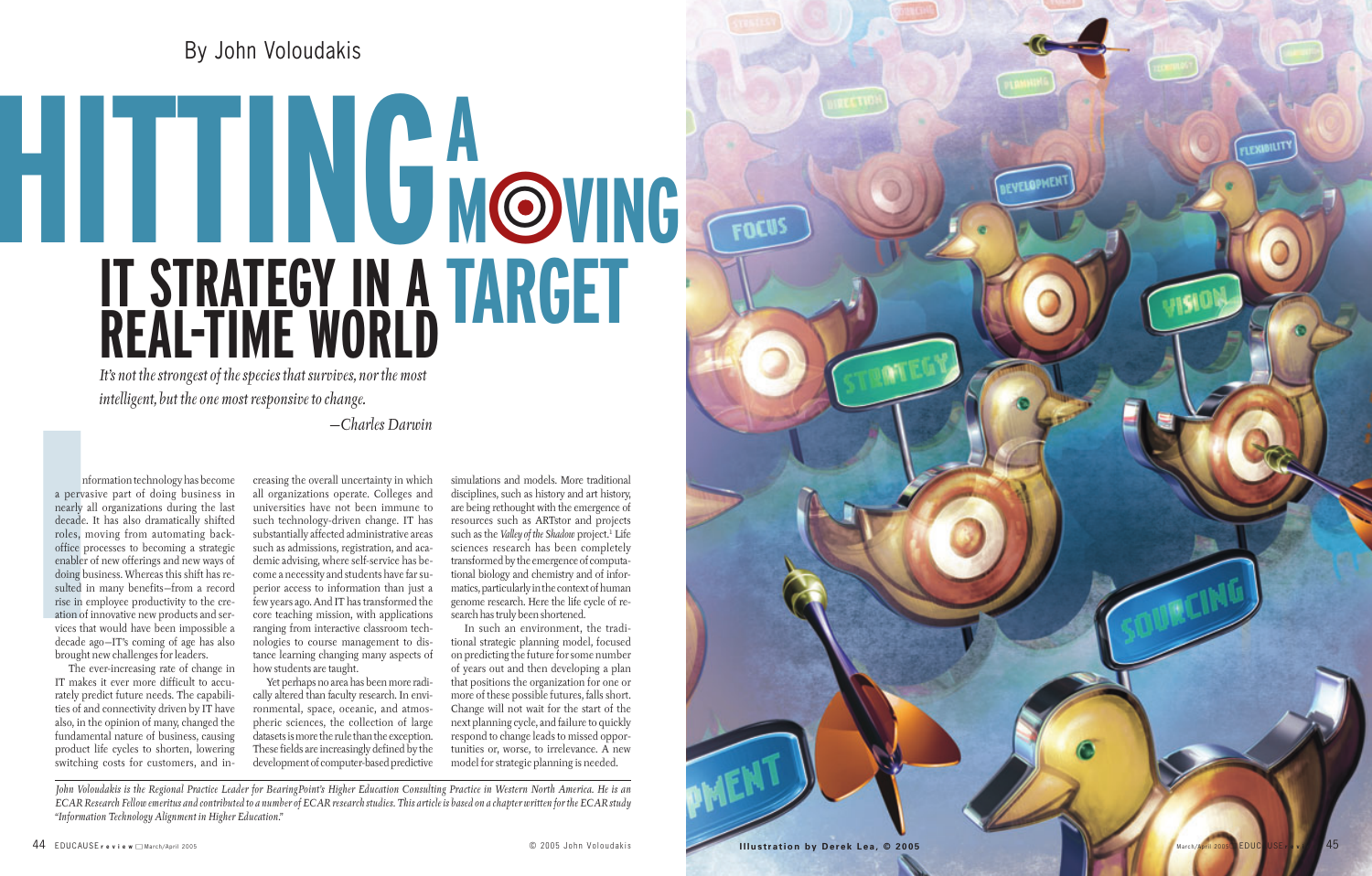#### **The Adaptive Organization**

Having given the subject of strategic planning much thought, many corporations, authors, and academics are moving beyond linear, multiyear planning efforts and are instead focusing on the need for flexibility. The result is the "adaptive enterprise." IBM Corporation refers to "ondemand business." Gartner Inc. describes "the real-time enterprise." Whatever it is called, the essential message is that organizations need to rethink how they plan for the future. They need to focus on their strengths and build capabilities to rapidly adapt to changes in customer demand, market dynamics, shifting technology, and other unforeseen events.

The researcher Johanna Woll succinctly summarized this point of view: "The forces propelling organizations toward the adaptive enterprise model are universal: accelerating rates of change and an increasingly volatile overall economic environment. As our global economy becomes more densely connected, we are less able to predetermine outcomes. We can no longer assume one-to-one relationships between cause and effect. Becoming an adaptive enterprise means abandoning our management habits of prediction and control and developing instead the capacity to respond to change."2

Likewise, IBM CEO Sam Palmisano defines an on-demand business as "an enterprise whose business processes—integrated end-to-end across the company and with key partners, suppliers, and customers—can respond with speed to any customer demand, market opportunity, or external threat."3 Gartner says that a real-time enterprise "achieves competitive advantage by using up-to-date information to progressively remove delays in the management and execution of its critical business processes."4 Deloitte & Touche advocates "strategic flexibility," which it defines as "the capacity to compete today yet at the same time devote energy to developing the capabilities needed to compete across a range of possible futures."5 Hewlett-Packard calls an adaptive enterprise "one that can flex to handle change without disrupting the business."6 And the author Stephan Haeckel says: "A sense-and-respond organization does not attempt to predict future demand for its offerings. Instead, it identifies changing

customer needs and new business challenges as they happen, responding to them quickly and appropriately."7

Strategies to make an organization more adaptive should contain certain characteristics that, together, help the organization react quickly to changes in the environment. One of the simplest of these approaches comes from Theodoros Evgeniou, at INSEAD, who argues that adaptive enterprises need to have both flexibility and visibility. He defines *flexibility* as the ability of individual business units within a larger organization to develop their own responses to particular needs as well as enterprise-level policies that enable and support such activities. He adds that for the organization as a whole to succeed in such an environment, management must have real-time *visibility* into the information held in the local operating units.<sup>8</sup>

Another characteristic of an adaptive organization involves a fundamental change in business strategy focus. This is well summarized in a presentation made by Daniel J. Forno, Vice President, IBM Global Services, who described this change as "Sense and Respond vs. Plan, Make, and Sell."9 Forno noted that in this model, effective tactics in essence

become the strategy. Organizations focus their strategic thinking on how to most effectively respond to anything the market throws their way, rather than planning for one or more specific scenarios.

Walter Janowsky, a Gartner analyst, has a different view: "Real-time enterprise is not a business strategy. Rather, enterprises should evaluate their strategies to determine where real-time techniques can offer value."10 Lord John Browne, Group Chief Executive of BP, offers yet another perspective: "Giving up the illusion that you can predict the future is a very liberating moment. All you can do is give yourself the capacity to respond . . . the creation of that capacity is the purpose of strategy."<sup>11</sup>

An additional thread in the literature and business world is the strategic redesign of organizations—moving from traditional organizational structures toward a componentized model that allows a "plug-and-play" approach, both internally and with strategic business partners, as changes need to be made. This line of thinking advocates that organizations develop strong capabilities allowing them to be best in class and that they find partners to provide best-in-class capabilities for other functions.

The need for speed, connectivity, and access to information is clearly evident in all of these points of view, highlighting IT's strategic importance to the adaptive organization model. Technology gives adaptive organizations the connectivity capabilities to work in real time with an ever-changing web of partners, the business intelligence capabilities to understand their environment as it is evolving, and the predictive capabilities to model and simulate scenarios and develop the ability to respond. Chris Meyer, a business author and a pioneer in research into the adaptive organization, summarizes this advantage: "If you believe competitive advantage lies in the ability to sense change in the environment and respond to it faster than anyone else, and thereby keep your opponents off balance even though you feel off balance because you

are operating as fast as you

can, then IT can create a competitive advantage by being able to go through the orientobserve-decide-act cycle faster."12

IBM echoes this idea, pointing to the importance of making IT an integral part of the process of developing business strategy. Its publication *On-Demand*

*Business: The Executive Guide* advises: "Make IT part of your business strategy. The productivity gains that come from ondemand business are powered by the interaction of IT and strategy: Technology enables business decisions, and business decisions drive technology implementations. You need to get the two working together."13

#### **Blending IT and Institutional Strategy**

To succeed in a future defined by rapidly changing business needs and accelerating technology growth, institutions must

### **Adaptive enterprises need to have both flexibility and visibility.**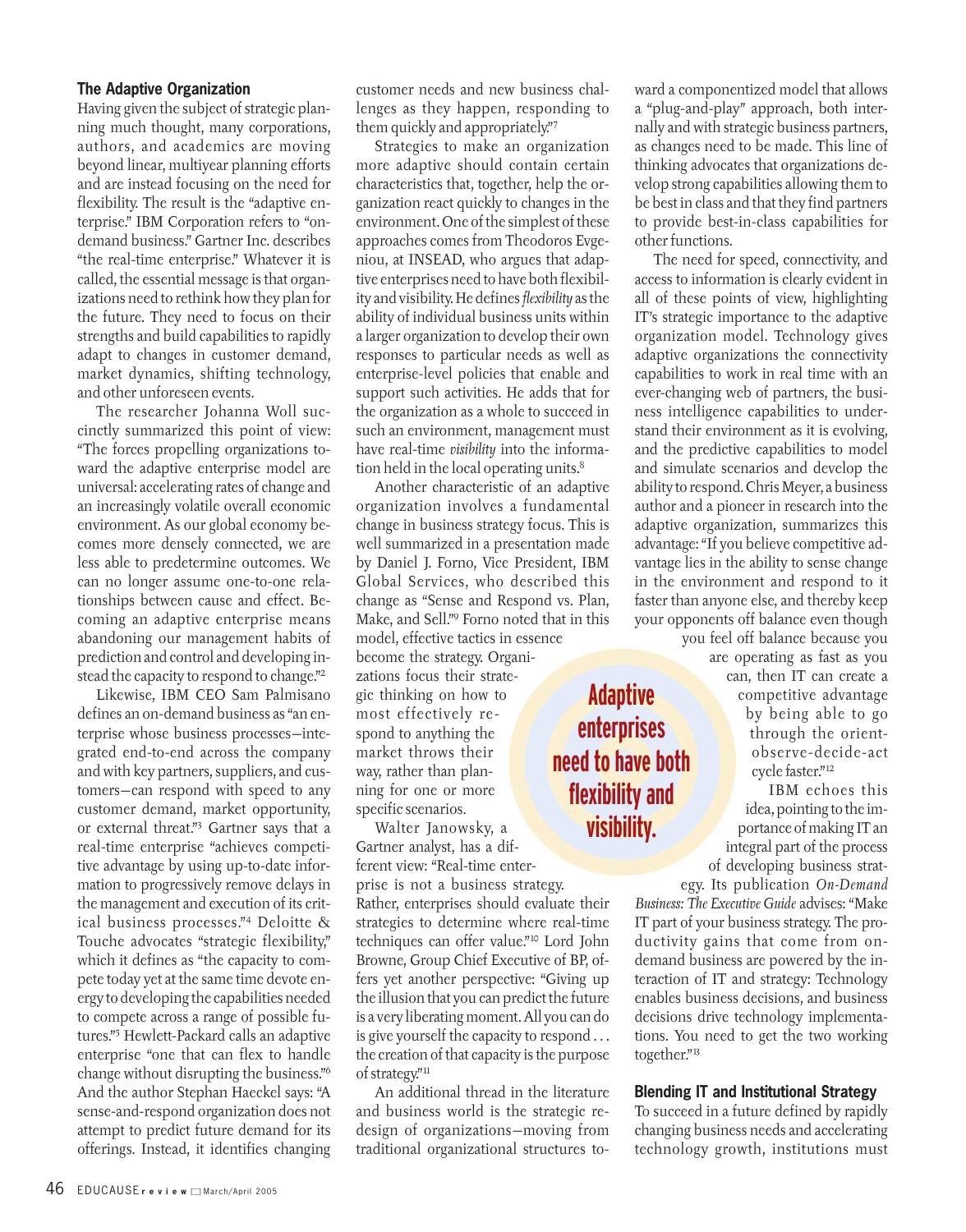change their traditional thinking about IT strategy development. Figure 1 shows a spectrum of possible models for developing business and IT strategies.<sup>14</sup> The diagram's left side shows a *reactive* approach, whereby a business strategy is developed and IT leaders develop an IT strategy to correspond to their understanding of that vision. This often leads to significant differences of opinion between IT leaders and business leaders as to important areas of focus.

The deficiencies of the reactive approach have led many organizations to the *alignment* model, whereby a business strategy is developed and IT and business leaders work together to develop an IT strategy that optimally supports that business vision. This model has shown itself to be superior to the reactive model; organizations using this approach are more likely to invest in IT initiatives that directly support the organization's business goals.

The third model is a *blended* strategy, whereby business and IT leaders work together to develop a strategy for the organization, taking full advantage of technology's capabilities and understanding its limitations. This model provides several advantages over the alignment approach. It allows IT leaders to contribute to the business strategy discussion by sharing their knowledge of the business capabilities that technology can bring to bear and their view of what new technologies are on the horizon. This can help identify new areas in which IT could provide a competitive advantage. And since IT leaders are involved in the business strategy development, they can move faster to build out the necessary technology capabilities and expand the window of strategic opportunity available to the organization.

Numerous organizations already use the blended approach to strategy, and many in the adaptive organization camp advocate it. Tomasz Smaczny, of the Australian Graduate School of Entrepreneurship, describes this approach as fusion: "The IT strategy is developed not separately to business strategy but at the same time. As a matter of fact, the two are intertwined and IT-related ideas might create business opportunities that otherwise would not even be considered and vice versa, business ideas need to be enabled

by IT ideas. . . . If [this] proposition is correct, there is only one strategy, and one set of operational plans that follow the strategy."15

In a white paper on what it calls "adaptive IT," Cap Gemini Ernst & Young wrote: "Business strategy and technology capability are now so closely linked that it is impossible to separate them. IT investments should no longer take place after strategic decisions are made and they do not exist simply as enablers of core processes."16 As early as 1995, Astra Merck Inc. was using such a blended strategy approach. According to then-CEO Wayne Yetter: "We do not consider technology investments in isolation. We look at capabilities, such as developing drugs faster or providing customers with service they can shape themselves. If technology is necessary to make a capability work, then technology investments become part of the package."17

#### **Moving toward a Blended, Adaptive Approach**

Anne Keehn and Donald Norris describe a vision of IT planning for higher education that sounds very much like the adaptive organization models being discussed in other industries: "Most institutions use IT planning as an exercise in developing infrastructure to accomplish simple extrapolations of current practices. Rather than enabling a new future, they extrapolate more efficient versions of current practices into the future, five years at a time. Such practices squander a golden opportunity to transform IT planning into a strategic instrument for focusing and mobilizing the innovative capacity of colleges and universities, at the enterprise

#### Figure 1. Intersection of Business and IT Strategy



level. IT strategic planning should be a continuous developmental process, not a once-every-now-and-again activity. It should be regenerative, engaging campus leadership at all levels from the top (President, CIO, CFO, Provost, Advancement, Student Affairs) to the grassroots around the organizing principals [*sic*] of innovation and value. And it should aim to develop stretch goals, a culture supporting innovation, and the capacity to make sound, expeditionary decisions about the selection and use of technologies."18

Although some higher education institutions have moved in this direction, many have not yet begun to take the leap. For example, in the ECAR study on IT alignment, 85 percent of the survey respondents agreed that there was alignment between the central IT organization priorities and institutional priorities. However, only 48 percent of institutions include the top IT executive on the president's cabinet, and only 66 percent of those institutions in which the CIO is not part of the cabinet include IT in the institutional planning process. And despite the fact that only 35 percent of respondents indicated that their organizational climate was stable, only 45 percent indicated that they think of institutional planning as a continuous process, and only 28 percent noted that their IT strategic plans addressed "planning for an unknowable future."<sup>19</sup>

Still, some institutions are already embracing components of the adaptive organization. The University of Central Florida's VP for Information Technologies and Resources, Joel Hartman, describes his IT organization's approach: "All of our IT people are listening all of the time for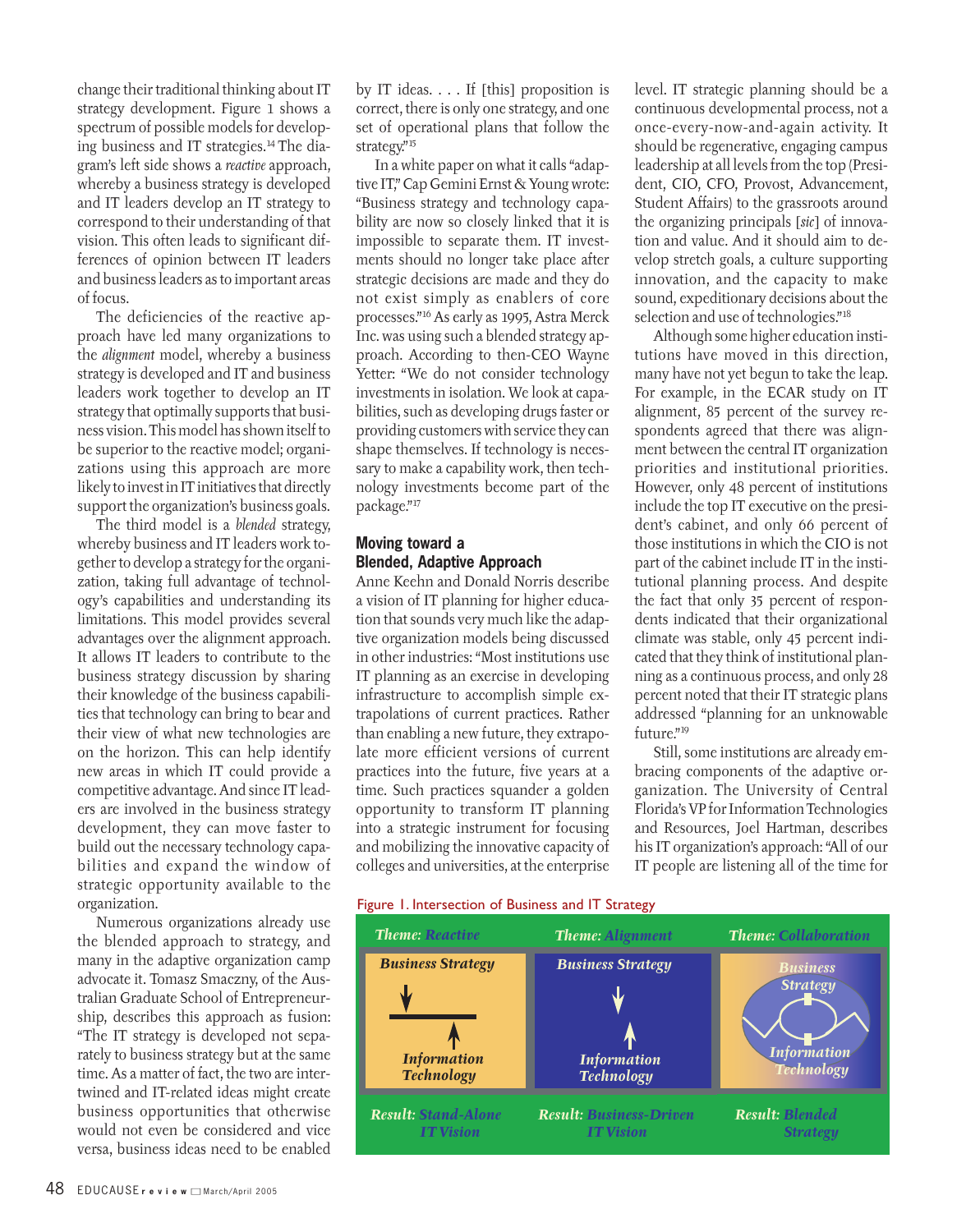[change] to occur, and we are in a position to rapidly respond and adapt. So to some extent it is a living plan, an ongoing process that involves a great deal of user interaction, collaboration, and feedback. IT also pays a lot of attention to what is going on in an attempt to find out even ad hoc things that occur that are not part of the plan that would need or benefit from a technological response."20

Rearchitecting IT to enable an organization to take an adaptive approach to strategy involves a number of components. The consulting firm BearingPoint has identified six domains, as shown in Figure 2, that facilitate an IT organization's ability to "dynamically adapt IT resources to changing business models and partnerships, enabling business agility and performance improvement through the proficient collaboration of people, processes and technology." Tying it all together is "an overlapping governance structure that links the strategy, sourcing, architecture, program management, development and quality domains. Each domain includes a team of virtual resources from a variety of [business and IT] groups within the organization." BearingPoint calls this structure an "IT Center of Excellence."<sup>21</sup>

The six domains are defined as follows:

■ *Strategy*: facilitates business-IT collaboration by integrating strategic planning, capital management, portfolio management and sourcing. Additionally, both business and IT executives prioritize and approve the project portfolio.

- *Sourcing*: defines IT resource sourcing alternatives and the process to determine the appropriate sourcing mix that enables the efficient operation of business services. IT resources include people, hardware, software, and facilities.
- *Architecture*: establishes principles and standards that provide the foundation for the evaluation and selection of the application, data, and technical architecture components used to create innovative business solutions.
- *Program Management*: creates processes for the management oversight that guides programs and projects to success.
- *Development*: establishes processes and tools that enable an iterative development approach that meets industry standards.
- *Quality:* establishes a program that identifies costly defects prior to introducing components into a production environment; also provides the foundation for continuous process improvement.

Although higher education as a whole tends to change at a slower pace than business, many issues compelling the move toward more adaptive strategies in the forprofit world are affecting or will affect higher education. Institutions looking to employ such a strategy will need to implement some building blocks of the adaptive organization, as shown in the six domains above, to make themselves more nimble to changes in their environment. Although changes are needed across the institution to fully implement an adaptive strategy, forward-thinking IT organizations can begin to lay the foundation by making changes in the key areas of planning and governance, organization, and technology.

#### *Planning and Governance*

Some of the most important changes needed for an adaptive strategy to take hold are in the areas of planning and governance. As described in the ECAR IT alignment study, IT planning is an infrequent activity for many institutions, with 79 percent of survey respondents indicating that they update their IT plans every two to three years. As a result, IT organizations may be working toward goals that haven't been updated to account for new conditions or needs. Some organizations try to make up for this problem by using the institution's budget cycle as an opportunity to plan for coming needs. However, most institutions operate on an annual or even a biannual budget cycle, and budgets often must be submitted three to six months in advance, also creating a problematic time delay.

Another obstacle many institutions will face is governance structures that are unclear, time-consuming, or unprepared to make fact-based decisions. The ECAR IT alignment study respondents reported that over 60 percent had a standing academic or administrative IT advisory committee as part of their governance structure, and 83 percent of institutions with more than 15,000 students had an academic advisory committee. Not surprisingly, they rated current IT governance models as only mildly effective on the whole, and fewer than half agreed that their governance model was well understood.22

To make IT and, by proxy, the rest of the organization more responsive to constituents' changing needs and environment, most institutions will need to rethink their IT governance structures and IT planning processes. Rather than being a periodic activity, IT planning needs to become a much more frequent if not continuous process. To accomplish this, the organization must be able to sense change as rapidly as possible, both by developing the capability and rigor to conduct periodic



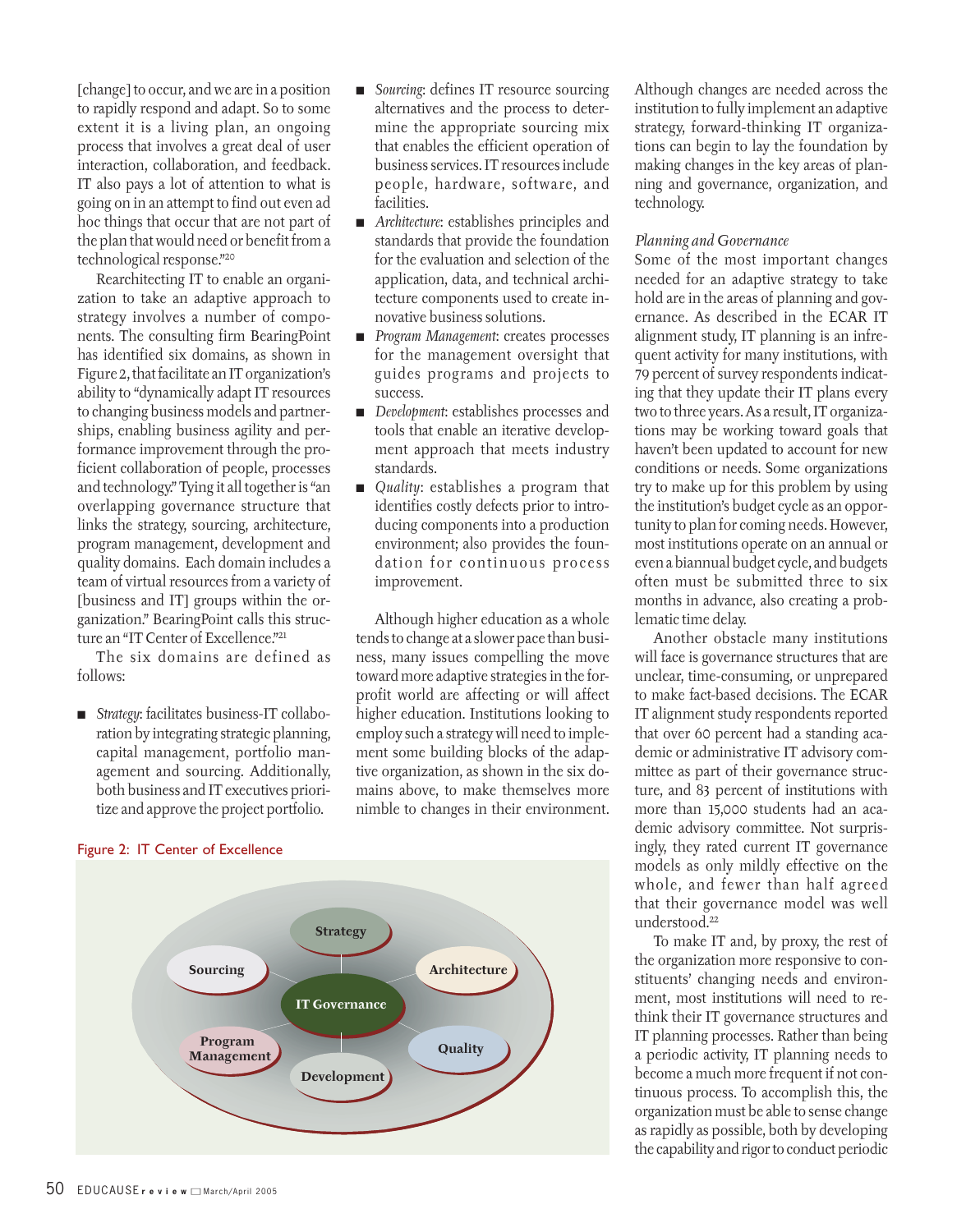scanning of the environment (internal and external) and by developing mechanisms for collecting real-time feedback on the institution's needs.

Some institutions have already implemented such scanning processes in the technology area. The University of British Columbia, for example, has tasked its IT planning unit with "conducting an ongoing watch of new technologies and help[ing] devise appropriate strategies, as for example, creating a voice over IP strategy for the university. The planning folks will look for and anticipate new technology requirements that the campus may not be asking for now." University CIO Ted Dodds described the value of UBC's approach: "Several years ago when we put together our wireless strategy, we were able to gain first-mover advantage. By doing so, we were able to establish

a single, integrated wireless network that enables campuswide roaming. If we had not moved quickly and strategically, we would likely be faced with fragmented, inconsistent connectivity."<sup>23</sup>

IT organizations will also need to have the flexibility to reassign resources and funding to new priorities as they become **thrives in a changing**

apparent, which is often difficult to do in traditional budgeting environments. Some ways to gain this flexibility include using the budgeting cycle to plan for broad spending categories rather than line items and allocating funds for specific priorities over time. Also, allowing IT (and other departments) to retain unused funds in reserve from year to year can provide some budget flexibility during times of need. Bridgewater State College's CIO, Bill Davis, describes this approach: "The IT reserve lets us be flexible, lets us be adaptive. There are lots of things that come in over the transom in the middle of the planning cycle, and I can't tell people that it is a good idea but let's wait eight months."24

To help ensure that IT is focusing on the correct priorities, institutions must also reexamine the governance model. Even though a committee representing a broad canvas of the institutional culture

may continue to be involved in setting high-level vision or long-term priorities, institutions need a structure that can be convened faster and that has clear procedures and genuine decision-making authority to be able to move quickly in the face of changing needs. This group should include key leaders from the units that IT supports and should have access to the appropriate tools and information to make wise (and well-aligned) choices. Enough budgetary flexibility and political engagement should be available to prevent placing IT leaders in the position of having to determine which business or academic priorities must slip in order to accommodate changing needs. IT and other institutional leaders will need to work closely together, as described earlier, to ensure that the decisions being made accurately reflect both the institution's needs and the technology's capa-

bilities and limitations.

**The ultimate goal**

**is to build a culture**

**that embraces and** 

**environment.**

Jeanne Ross and Peter Weill, of MIT, highlighted the need for such engaged collaborative governance: "IT executives are the right people to make numerous decisions about IT management the choice of technology standards, the design of the IT

operations center, the technical expertise the organization will need. But an IT department should not be left to make, often by default, the choices that determine the impact of IT on a company's business strategy." Ross and Weill highlight six areas, including setting budgets, setting priorities, and defining service levels, that should be the responsibility of business executives, not technology executives. They also advocate a blended approach: "While we firmly believe that senior business executives err when they abdicate responsibility for these IT decisions, we aren't advocating that any of the decisions be made unilaterally in the executive suite. Although senior managers need to ensure that IT spending and initiatives are aligned with and further the company's strategy and goals, such decisions are best made with input from both business unit and IT executives."25

#### *Organization*

Some institutions may also need to change how they structure their IT organizations. Many institutions have traditionally had a do-it-yourself approach to IT, building organizations focused on supporting the institution's IT infrastructure and applications. This can leave little capacity for handling special projects or supporting changing faculty needs, resulting in the need to hire expensive external consultants to supplement staff when an unforeseen situation or a large project arises. And the institution's IT organization may not be able to provide support services in the most cost-effective way available.

To make the IT organization more able to support an adaptive strategy, an institution can consider several approaches. First, the institution could evaluate which of the IT organization's tasks are core needs or areas of particular strength and which might be better handled—either from a cost or from a performance standpoint—by an external provider. If any tasks can be outsourced, the organization can redirect the savings to supporting more strategic initiatives.

Another possible approach is to create an internal structure that is project oriented rather than functionally oriented, either across the majority of the IT organization or in one or more units that act as internal consulting organizations. This builds in the flexibility to support changing needs and special projects. Institutions should support their IT staff's continuous learning to ensure the staff develop the skills needed to support the institution in the future.

Alternatively, contracts with external service providers can provide staff augmentation when needed. Such contracts let the IT organization quickly meet the needs of unforeseen projects, providing access to both additional personnel and scarce skill sets without having to go through the time and expense of a procurement process each time a service is required. This approach also lets an organization allocate more of its budget to variable costs, allowing it to scale services up when needed and to pare them down when slow. This is particularly valuable in an environment in which unspent budgets can be retained for future use.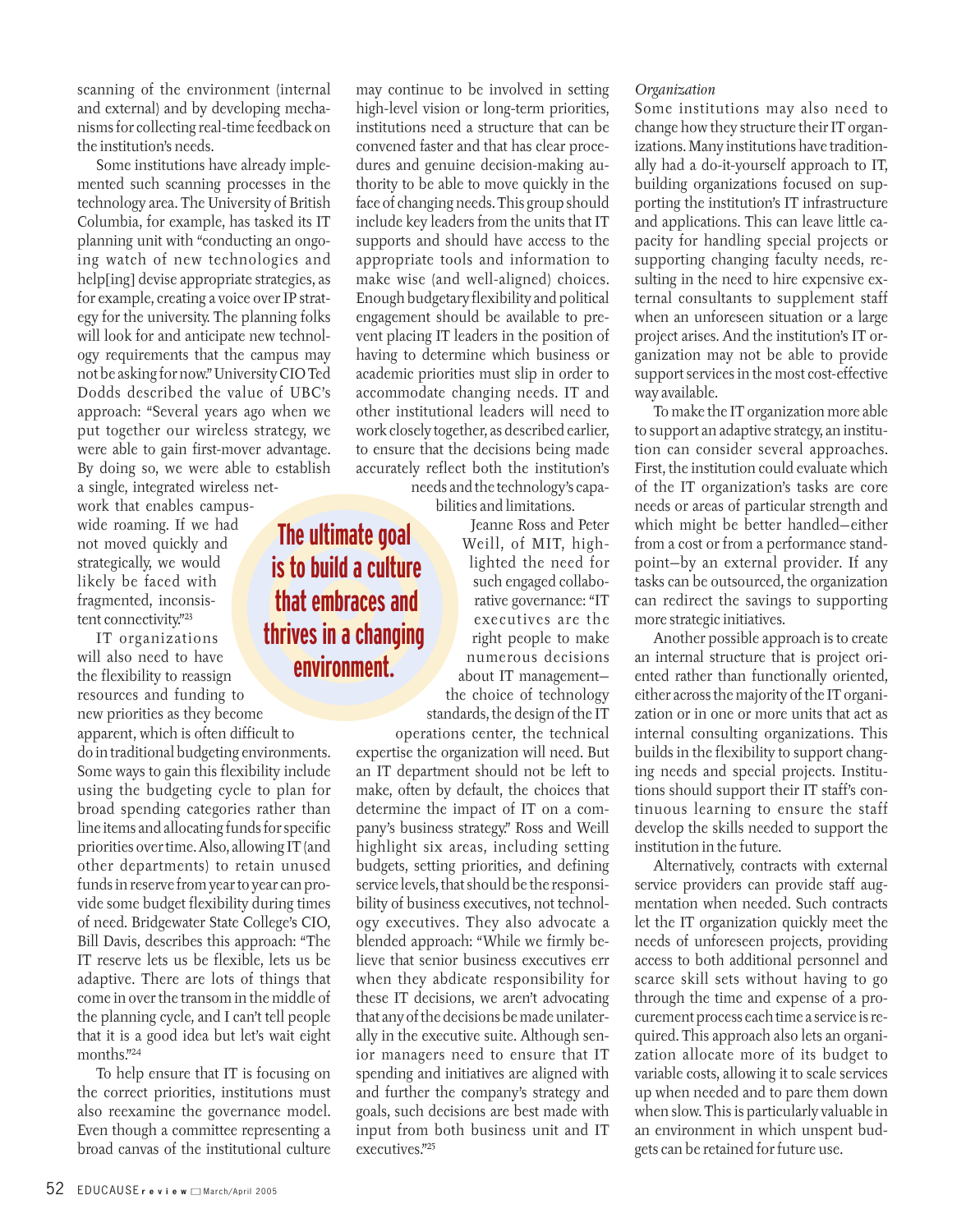Organizations making the changes described above will also likely need to rethink the ways they measure and reward the success of IT staff. Working in an adaptive environment can be difficult, and the proper alignment of expectations and incentives can help employees understand and focus on what is important. Project-based teams need to be measured not only according to project success criteria, including on time and on budget, but also according to customer satisfaction and creation of business value. Team members in such environments should be rewarded on the basis of their responsiveness to their customers' needs and to the IT organization's changing needs and abilities to contribute to the institution's strategic agenda. Those working in experimental or investment areas should be encouraged to innovate, and work climates should recognize that mistakes are okay in such innovative environments. To support such a system of incentives, an organization needs to develop a measurement architecture, which can be used to solicit frequent feedback from IT

customers, to track project outcomes, and to measure progress against the institution's overall strategic objectives. The ultimate goal is to build a culture that embraces and thrives in a changing environment.

#### *Technology*

To operationalize an adaptive strategy, institutions must also change how they deploy technology. Although technology itself is not strategic, the right technology architecture and the right tools allow the institution to move more adroitly in the face of new challenges. Traditional technology platforms were selected for the long term and tended to be built around monolithic applications that could not easily be changed. Although this worked relatively well in a static environment, such technologies can be difficult to adapt to even relatively minor changes in the business environment.

Developing technology capabilities to support an adaptive organization requires an architecture that is flexible enough to support frequent changes in user demands, technologies, and business requirements. Attributes and goals of such an architecture include the following:

- *Modularity:* The organization should be able to easily add and remove components of the architecture on the basis of changing needs—without having to undertake complex efforts to do so.
- *Integration*: Systems should be designed to easily connect with one another and with systems hosted by external vendors and partners, as needed.
- *Flexibility*: Organizations should be able to rapidly scale IT capabilities up or down to meet changing demand.

The banking giant JP Morgan Chase has pursued such a strategy to reduce the fixed costs of its IT operations and provide scalable capacity. "[JPMC] is aggressively increasing its cost variability by externalizing a significant portion of its data processing technology infrastructure, including data centers, help desks, distributed computing, data networks, and voice networks. With the help of an external partner, it created a virtual pool of computing resources that can be accessed and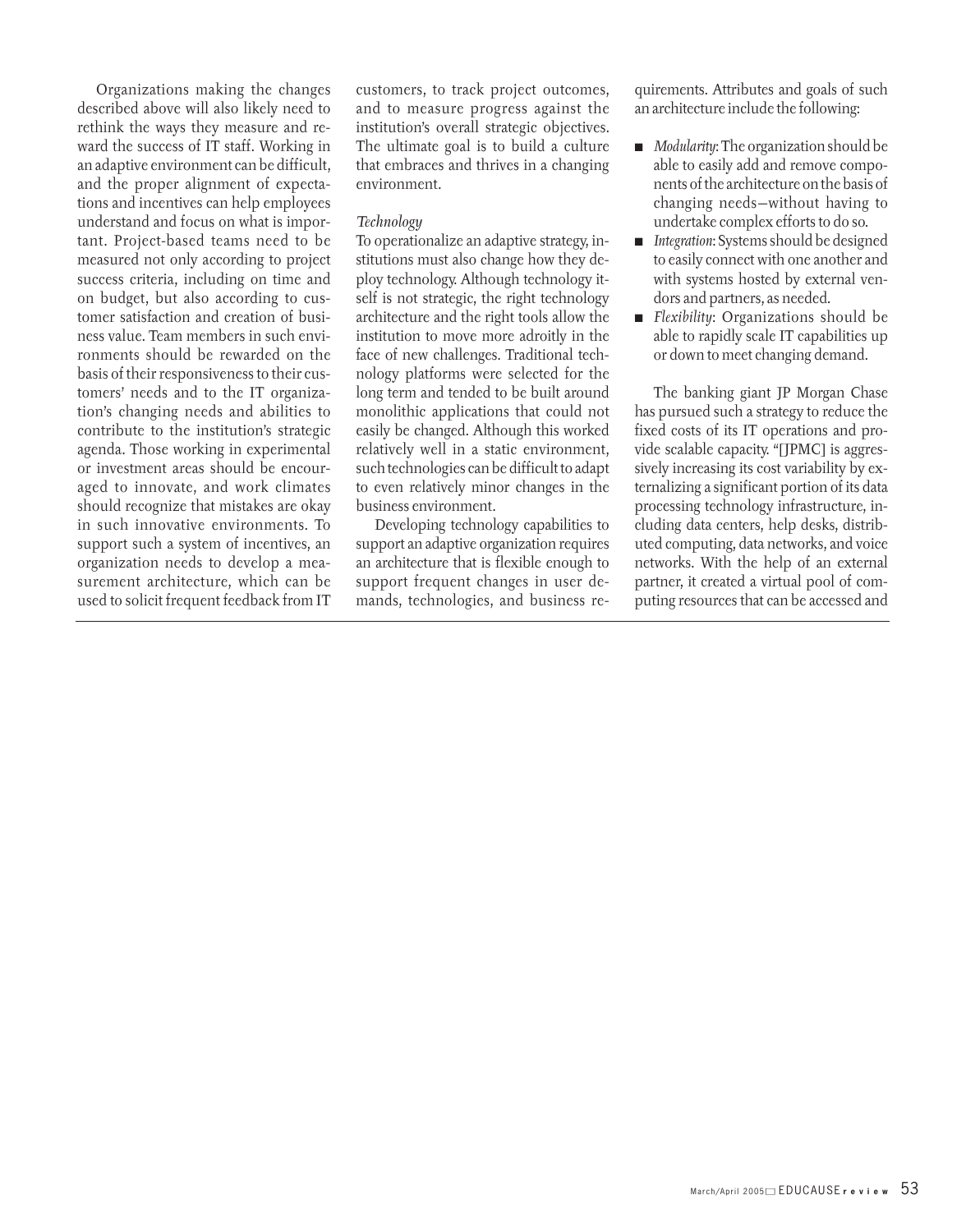deployed on an 'as-needed' basis. Using this approach, JPMC can not only reduce costs, but also create capacity for growth and accelerate innovation."26 Higher education's current research and interest in computing grids reflect some of this thinking.

In addition to making core IT services better suited to the adaptive model, IT organizations may need to add some capabilities to let the institution's users and leaders execute an adaptive strategy. These capabilities include business intelligence, feedback loops, and modeling:

- *Business Intelligence*. Business intelligence systems provide an organization's users with the right information at the right time to make the right decisions. They can take several forms. A commonly deployed business intelligence tool is a data warehouse, which helps institutions develop an enterprise-wide view of important financial, human resources, and customer (student and alumni) data. When combined with an ad hoc query tool, the warehouse enables users to run custom queries to quickly find the answers they need. The closer to real time such information can be provided, the more valuable it is in helping users at all levels of the organization make the right decisions. Data-mining tools run against the warehouse can uncover previously unknown relationships and can help leaders make more informed decisions. Another emerging business intelligence capability involves the use of intelligent agents built into key software applications. Depending on the situation, such agents can suggest a course of action to the user on the basis of predefined logic, making it more likely that efficient, consistent, and effective service will be provided throughout a process.
- *Feedback Loop*. A key characteristic of an adaptive organization is its ability to sense and respond to changes in its environment in as close to real time as possible. IT must help users develop the capability to obtain such feedback from its systems, its processes, and the users themselves. Examples include (1) creating, within applications, busi-

#### Table 1:The Evolution of IT Strategic Planning

| <b>PLANNING</b>             | <b>TIME</b>  |                       |                                         |
|-----------------------------|--------------|-----------------------|-----------------------------------------|
| <b>STYLE</b>                | <b>FRAME</b> | <b>FOCUS</b>          | <b>CHARACTERISTICS</b>                  |
| Big Planning                | 1970s        | Long-term planning    | $\bullet$ Detailed plans                |
|                             |              |                       | • Large documents                       |
|                             |              |                       | $\bullet$ Not much action               |
|                             |              |                       | • Separate business and IT planning     |
| <b>Strategic Direction</b>  | 1980s        | Medium-term planning  | $\bullet$ Set vision                    |
|                             |              |                       | $\bullet$ Less specificity              |
|                             |              |                       | • Project-based execution               |
|                             |              |                       | • Alignment of business and IT planning |
| <b>Iterative Planning</b>   | 1990s        | Short-term planning   | $\bullet$ Set direction                 |
|                             |              |                       | $\bullet$ Built infrastructure          |
|                             |              |                       | · Small components delivered quickly    |
|                             |              |                       | • Joint business and IT planning        |
| Adaptive Organization 2000s |              | Just-in-time planning | • Focus on sensing, not planning        |
|                             |              |                       | $\bullet$ Modular infrastructure        |
|                             |              |                       | • Rapid execution                       |
|                             |              |                       | • Close business and IT cooperation     |

ness rules that alert the appropriate person when a particular parameter is abnormal, allowing the person to quickly react to the situation, and (2) incorporating feedback mechanisms into as many of the institution's offerings and services as possible, allowing continued adjustment to better meet demand. Digital dashboards, which present relevant, real-time information to management in a graphical, easy-to-use form, can be a good way for executives to get their finger on the pulse of the organization.

*Modeling.* Computer-based modeling tools help leaders understand the impact their decisions may have on various aspects of the institution. Such tools can range from space optimization (if we take away three classrooms, what impact will that have?) to process modeling (if we add two more staff members, will that help us reduce financial aid backlog?) to more sophisticated tools that help plan for possible future scenarios. Emerging techniques like agent-based modeling promise to provide even more power in this area, allowing modeling of complex systems such as consumer behavior and giving executives better insight into an uncertain future.<sup>27</sup>

By developing technology infrastructure and capabilities that contain the characteristics outlined above, institutions will lay a strong foundation for the execution of an adaptive strategy without fear that technology will be a barrier to its success.

#### **Conclusion**

IT strategic planning has been evolving for many years (see Table 1). It began with "big planning" efforts that generated large binders but little progress. Such plans were focused on the long term, but as Stanley Fish, of the University of Illinois at Chicago, recently wrote, "The trouble with longrange planning is that it almost never works, in part because the object of your analysis will not stand still and wait for the process to complete itself."28 As a result, many organizations have moved to shorter-term planning methods, whereby IT plans are aligned to institutional planning. The focus is on setting a strategic direction for the institution but not including a level of detail that is overwhelming and likely to be misguided as time progresses.

Although some institutions still use the "strategic direction" model, the forprofit world and some higher education institutions found they needed moreflexible methods. In the mid-1990s, an "iterative planning" approach emerged. In this model, organizations set a direction for themselves and developed a broad architecture that they hoped would support this direction. Results were delivered quickly, in a series of small projects that built on one another and allowed the organization to change direction more quickly than earlier efforts. The University of California's New Business Architecture is an example of such an approach.29 Over time, the need for even faster responsiveness brought about the "adaptive organization" methods, whereby organizations focus not on planning but on sensing and responding to the changing